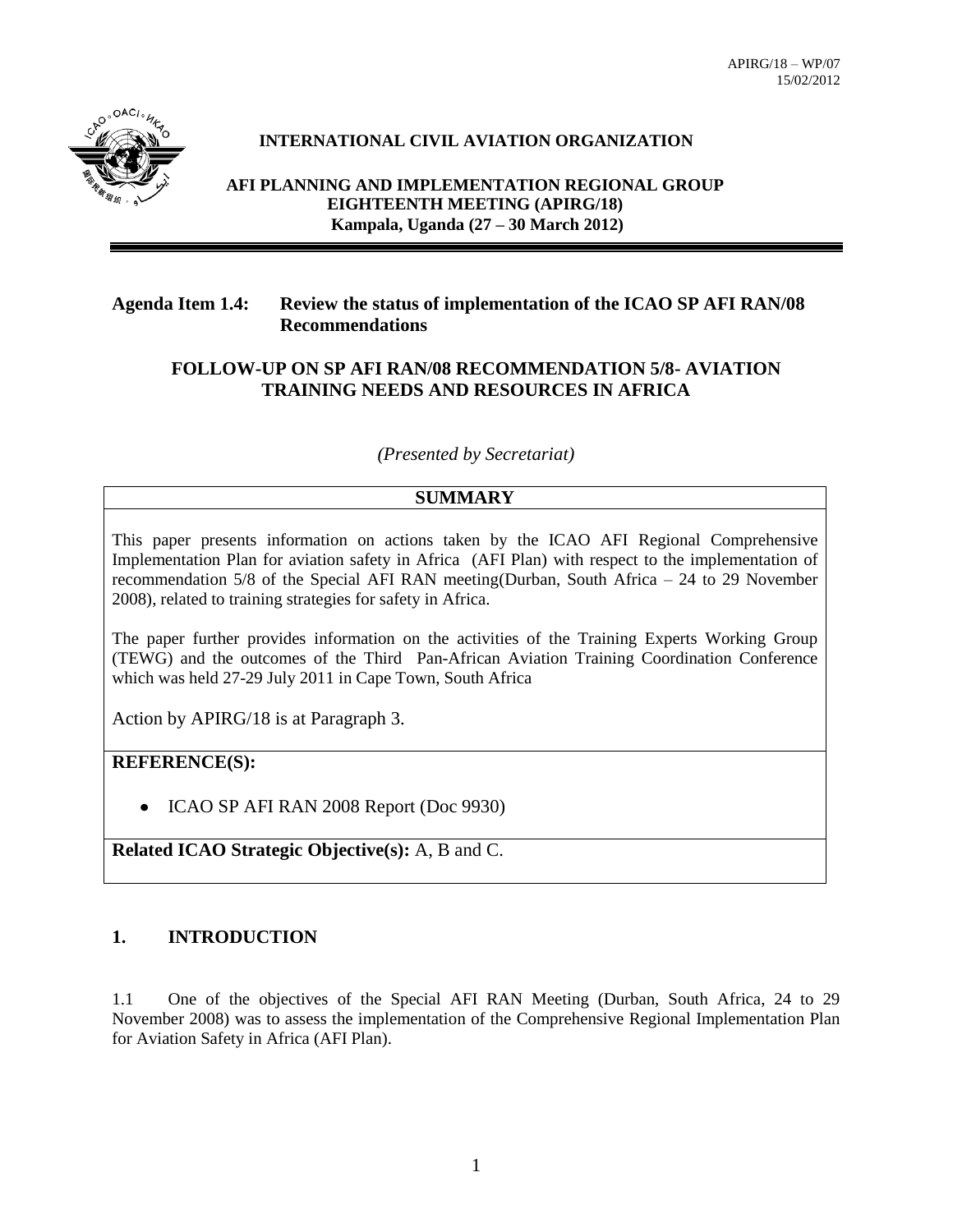1.2 Accordingly, Special AFI RAN Meeting recommendations in the area of safety where either directed at the AFI Plan for implementation or required AFI Plan involvement and/or participation for their effective implementation.

1.3 This paper provides information on the status of implementation of recommendation 5/8 related to training strategies for safety in Africa.

# **2. DISCUSSION**

2.1 Special AFI RAN Meeting Recommendation 5/8 calls for the establishment of a working group of training experts to define a master plan for harmonization of training in the AFI Region.

2.2 The Training Experts Working Group (TEWG) was set up in May 2009 by the training experts meeting held in Johannesburg, South Africa (May 2009) as a follow-up to the First Pan African Training Coordination Conference (Niamey, Niger, 17-19 February 2009).

2.3 The TEWG carried out its activities between July 2009 and June 2011. It collected data from States, aviation services providers and training organizations throughout Africa on aviation training needs and available capacity. It also reviewed the various barriers to the harmonization of aviation training in Africa.

2.4 The TEWG submitted its first report to the Second Pan-African Training Coordination Conference which was held in Cairo, Egypt, 22-24 June 2010. The Conference approved a set of actions to be implemented by ICAO, AFCAC, States, aviation services providers and aviation training organizations in Africa for an effective harmonization of training requirements and rationalization of the capacities.

2.5 The TEWG further pursued the implementation of the conclusions of the Second Pan-African Training Coordination Conference and submitted its final report to the Third Pan-African Training Coordination Conference which was held in Cape Town, South Africa, 27–29 July 2011.

2.6 The Conference adopted a framework for a coordinated approach of aviation training in Africa line with recommendation 5/8 of SP AFI RAN (2008). Appendix A to this paper contains the framework for the harmonization of training in the AFI Region that was adopted by the Conference. It envisages the creation of an "African Aviation Training Association"; establishment of an "African Aviation Training Accreditation Board (TAB)", harmonization of competency requirements and approval processes of training organizations; and establishment of criteria for mutual recognition of credits, certificates, diplomas, and degrees.

2.7 The Constitutive Assembly of the Association of African Aviation Organizations (AATO) is scheduled to take place in Nairobi, Kenya, 2 to 4 April 2012.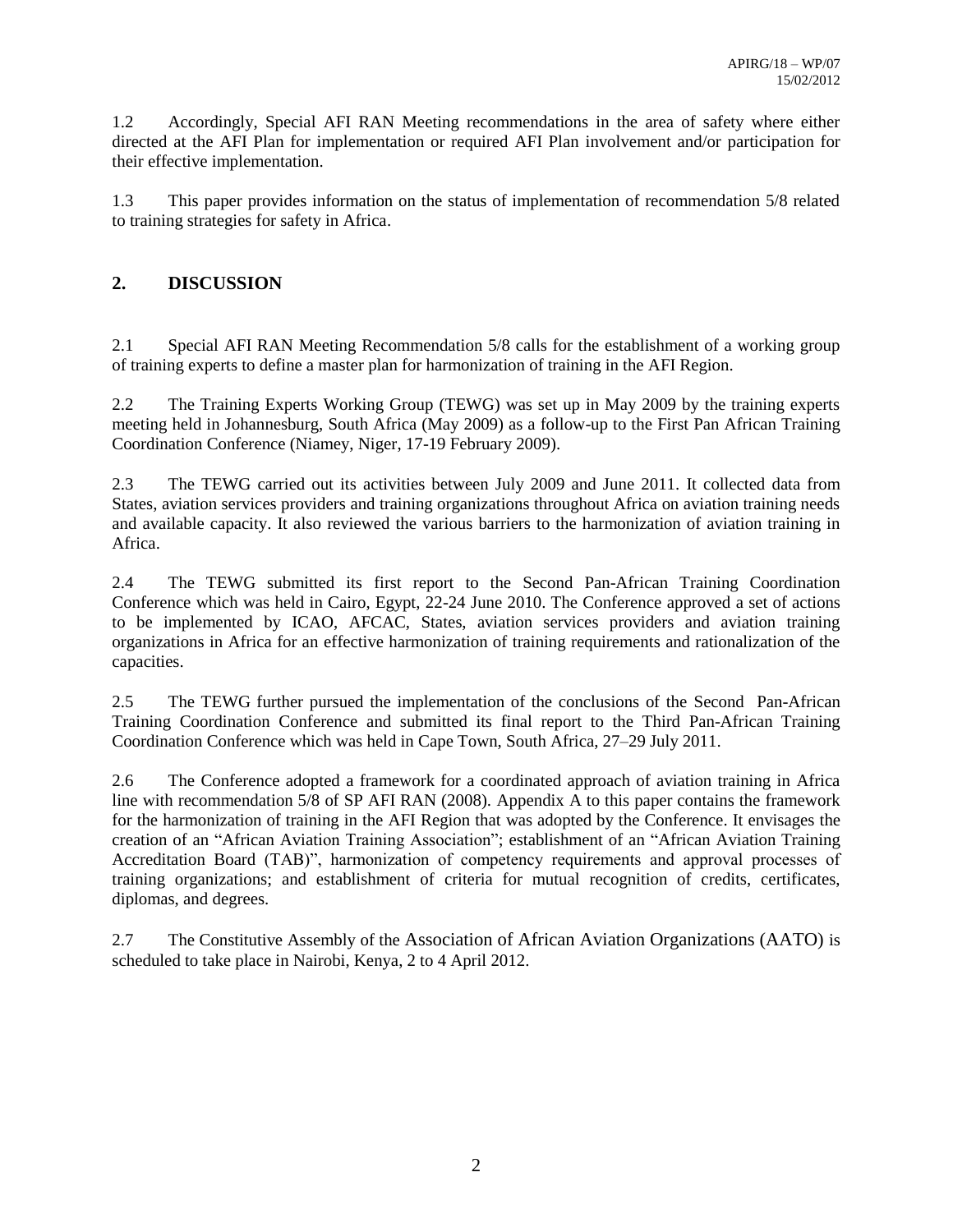# **3. ACTION BY THE MEETING**

- 3.1 The meeting is invited to:
	- a) note the current status of implementation of SP AFI/08 RAN Meeting recommendation 5/8;
	- b) invite training organizations to participate in the Constitutive Assembly of the Association of African Aviation Organizations (AATO) to be held in Nairobi, Kenya, from 2 to 4 April 2012 and join the AATO; and
	- c) invite States, training organizations, and aviation services providers in the AFI region to participate in the activities of the envisaged framework for the harmonization of aviation training in the AFI Region and contribute towards the implementation of the ICAO SP AFI RAN/08 Recommendation 5/8

-END-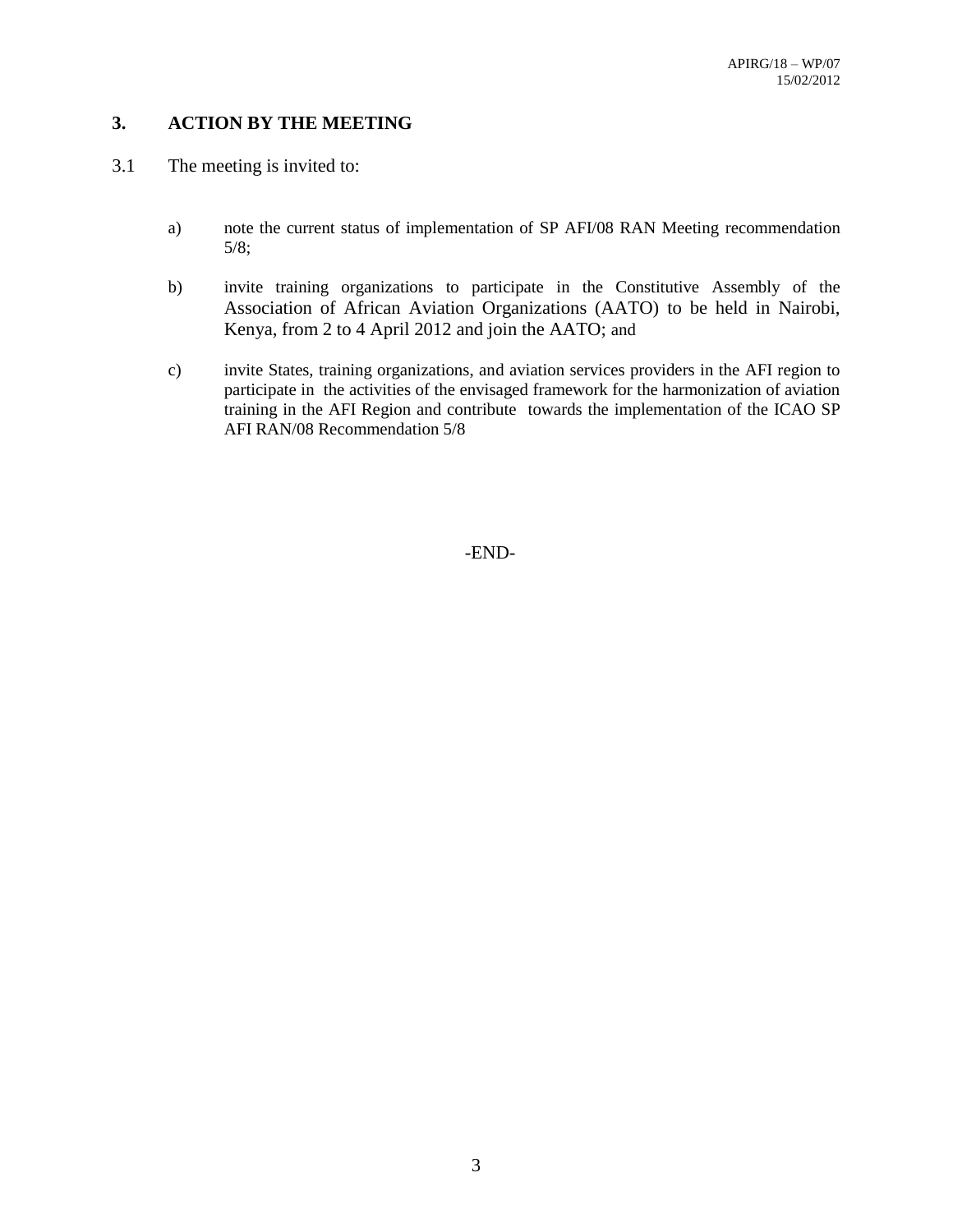# **APPENDIX A**

## **Framework for the harmonization of aviation training in the AFI Region**

## **A. Background**

Pursuant to recommendation 5/8 of Special AFI-RAN meeting (2008), the first Pan-African Aviation Training Coordination Conference was held in Niamey, Niger, 17-19 February 2009. As recommended by the first Pan-African Aviation Training Coordination Conference, the Training Experts Working Group (TEWG) was established in Johannesburg, South Africa, in May 2009 with a mandate to review training needs and available capacity in Africa.

The TEWG submitted its report to the Second Pan-African Aviation Training Coordination Conference which was held in Cairo, Egypt, 22 – 24 June 2010.

Based on the TEWG's report, the Second Pan-African Aviation Training Coordination adopted a Common strategic framework and action plan for African States, aviation training organizations, and aviation services providers on the implementation of Recommendation 5/8 of Special AFI RAN meeting (2008). The Second Pan-African Aviation Training Coordination Conference also enlarged the Training Experts Working Group (TEWG) with the participation of States authorities, services providers and training institutions in Africa and extended its mandate to include the implementation of the recommendations from the Conference.

The third Pan-African Aviation Training Coordination Conference was held in Cape Town, South Africa, 27-29 July 2011 to review the implementation of Action Plan and recommendations of the 2<sup>nd</sup> Pan-African Aviation Training Coordination Conference.

### **B. Framework for the harmonization of aviation training in the AFI Region**

The Conference adopted the following framework for the harmonization of training in the AFI Region:

- a. Basic guidelines and implementation plan for the creation of the African Aviation Training Association;
- b. Basic guidelines for the designation of centers of excellence;
- c. Basic guidelines and implementation plan for the establishment of an "African Aviation Training Accreditation Board (TAB)" and ;
- d. A draft regional training policy and the requirements for a common African Aviation training accreditation system recognized around the world.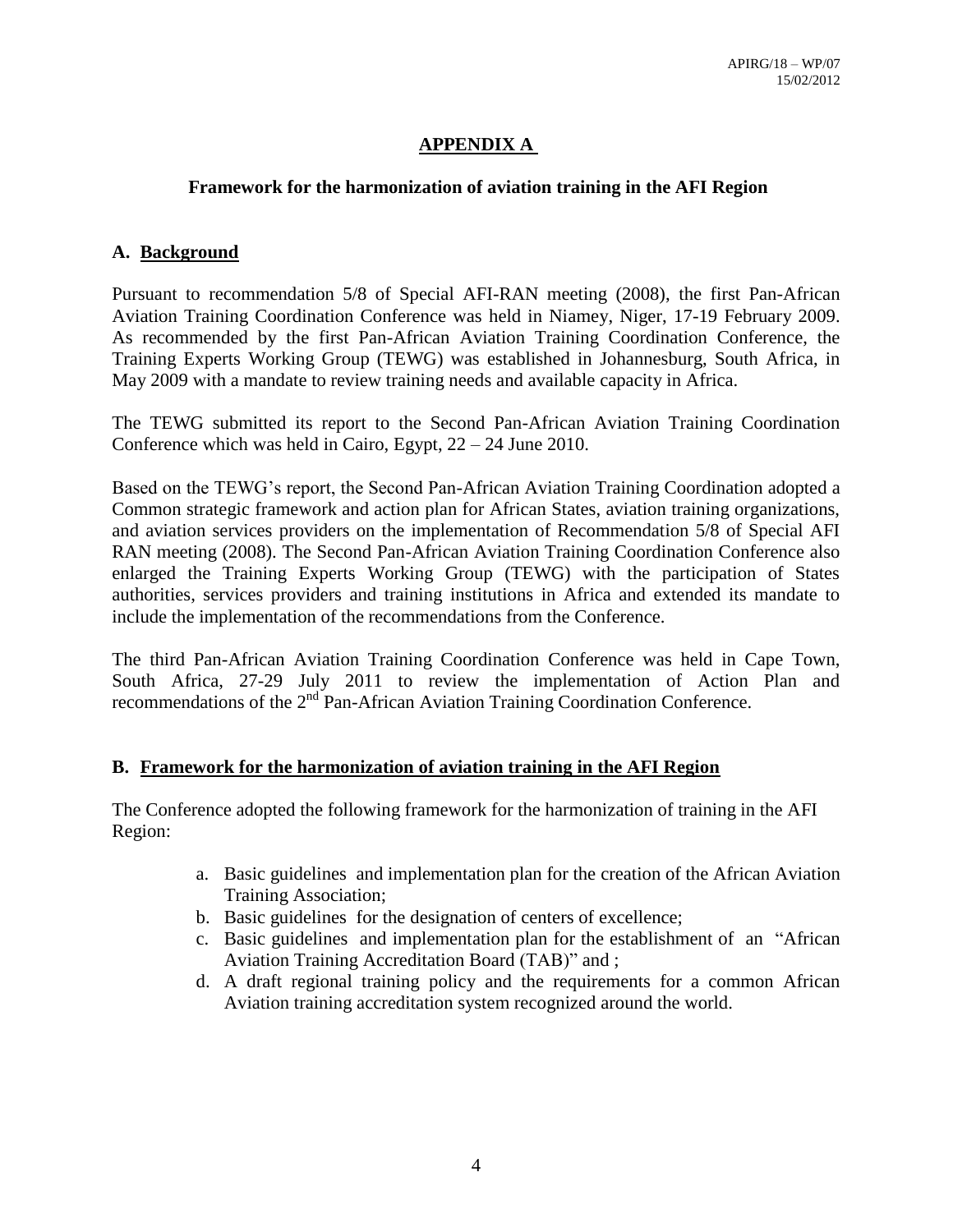The detailed framework is presented in section C below.

# **C. DETAILED FRAMEWORK FOR A COORDINATED APPROACH TO AVIATION TRAINING IN AFRICA**

| C.1 - Cooperation between aviation training organizations ATOs                                                                           |
|------------------------------------------------------------------------------------------------------------------------------------------|
| Document approved by the third Pan-African Aviation Training Coordination<br><b>Conference</b>                                           |
| Basic guidelines [Objectives, functions, General structure and governance] for<br>the creation of African Aviation Training Association. |
| <b>Objectives</b>                                                                                                                        |
| Fast-track the creation of the African Aviation Training Association                                                                     |
| <b>Actors</b>                                                                                                                            |
| <b>Aviation Training Organizations</b>                                                                                                   |
| Regional and International Organizations: ICAO, AFCAC, AFRAA and ACI<br>Africa                                                           |
| <b>NEXT STEPS</b>                                                                                                                        |
| Develop a draft constitution for the African Aviation Training Association                                                               |
| based on the framework approved by the Conference                                                                                        |
| Call for Constitutional assembly of the African Aviation Training Association                                                            |
| <b>Activities</b>                                                                                                                        |
| (1) End of August 2011: ICAO to develop a draft constitution based on the approved                                                       |
| framework, provide estimates of the funds required and send the proposal of draft                                                        |
| constitution to aviation training institutions in Africa for comments                                                                    |
| (2) End of September 2011: Deadline for comments on the draft constitution                                                               |
| (3) Mid October 2011 : Formal call for the constitutive Assembly                                                                         |
| (4) January 2012 : Constitutive Assembly of the African Aviation Training                                                                |
| Association                                                                                                                              |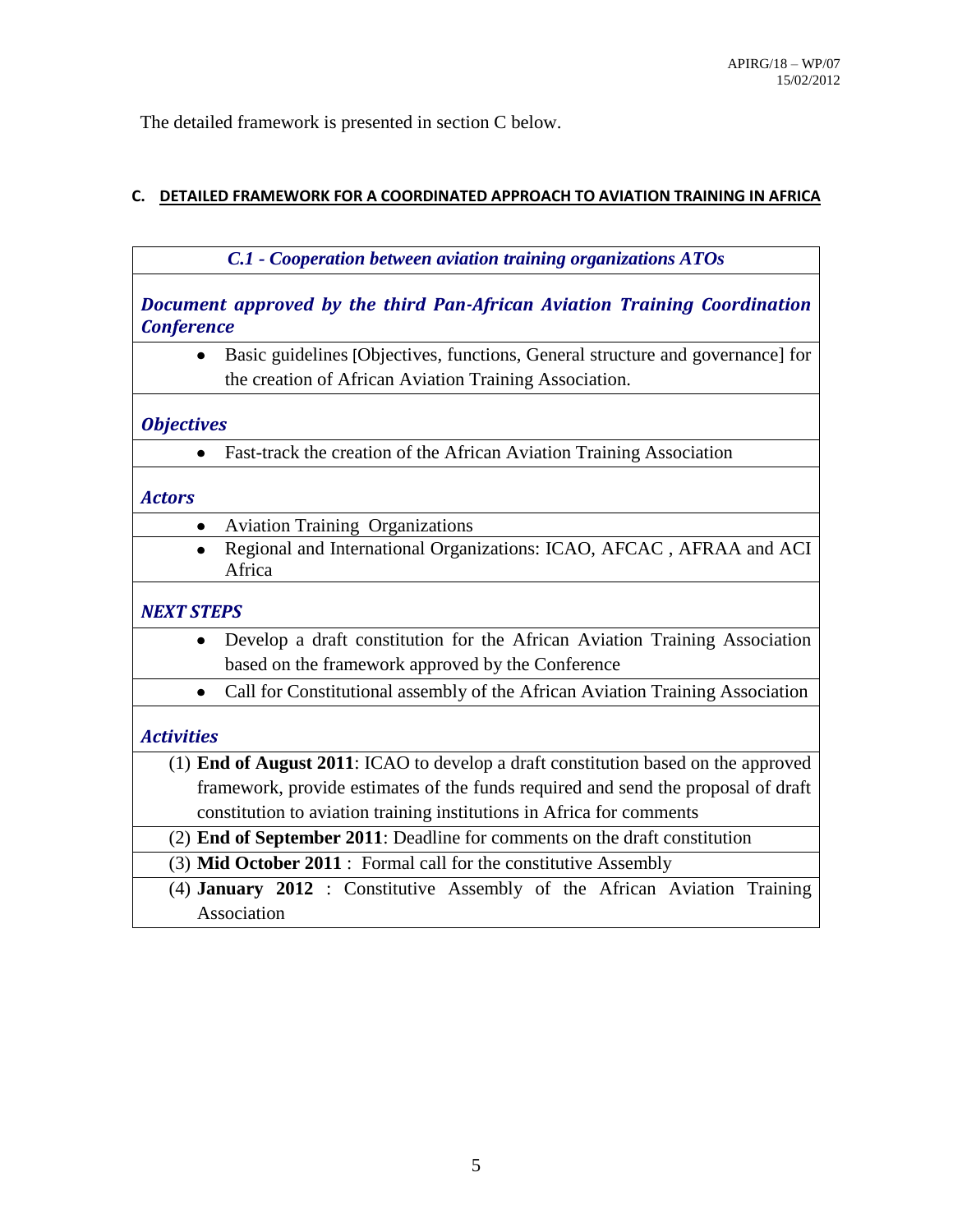## *C.2 – Rationalizing Training Capacities in Africa*

*Document approved by the third Pan-African Aviation Training Coordination Conference*

Basic guidelines [Criteria and procedures] for the designation of centers of  $\bullet$ excellence.

#### **Objectives**

- Improve availability of quality aviation training in Africa;
- Enhance usage of aviation training centers in the continent by multi States;

#### **Actors**

- States
	- Approved training Organizations (ATOs)
		- African Aviation Training Association & African Aviation Training Accreditation Board
		- Regional and International Organizations: ICAO, AFCAC , AFRAA and ACI  $\bullet$ Africa

#### *NEXT STEPS*

Provide guidance to African Aviation Training Association and African Aviation Training Accreditation Board in the implementation of the framework

### **Activities**

(1) ICAO to create awareness to all ATOs by first quarter of 2012 and communicate the details of the entity in charge of the process of designating the centers of excellence

(2) Initial accreditation of centres of excellence in the fourth quarter of 2012

(3) Continue with the accreditation of more centres in 2013 and beyond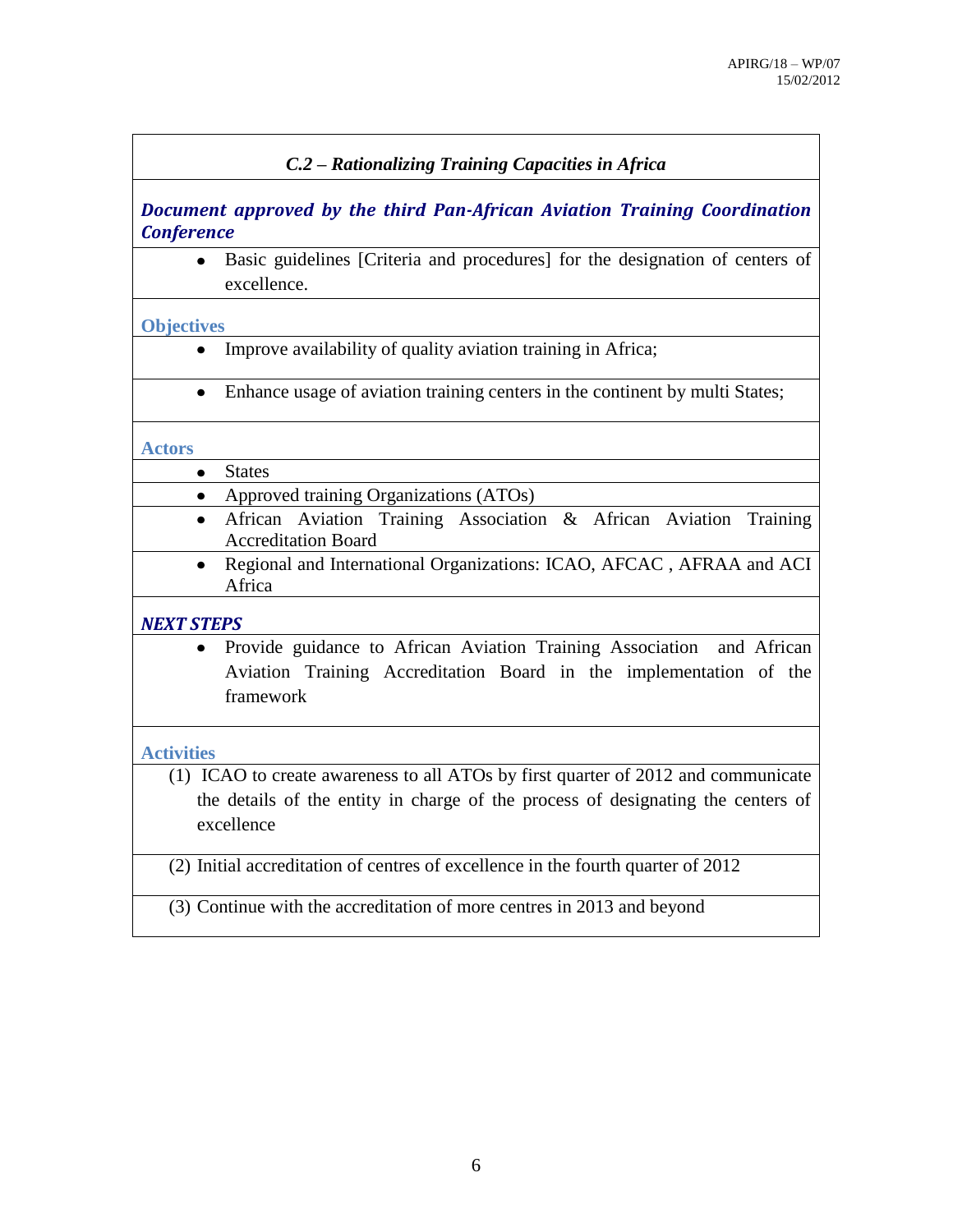# **C.3 – Creation of a African Aviation Training Accreditation Board (TAB)**

# *Document approved by the third Pan-African Aviation Training Coordination Conference*

Basic guidelines [Objectives, functions, General structure and governance] for  $\bullet$ the establishment of the African Aviation Training Accreditation Board.

### **Objectives:**

Fast-track the establishment of an African wide accreditation and monitoring  $\bullet$ system of aviation training.

## **Actors**

- **States**  $\bullet$ 
	- Approved Training Organizations (ATO), African Aviation Training Association
		- Regional and International Organizations: ICAO, AFCAC , AFRAA and ACI Africa

### *NEXT STEPS*

- Finalize the draft constitution for the African Aviation Training Accreditation Board (TAB) based on the framework approved by the Conference
- Coordination with AFCAC and stakeholders on the appropriate arrangements for establishing the TAB

## **Activities**

- (1) **End of August 2011**: ICAO to develop a draft constitution based on the approved framework, provide estimates of the funds required and send the proposal of draft constitution to States and identified stakeholders in Africa for comments
- (2) **End of September 2011**: States and identified stakeholders send back any comments on the draft constitution to ICAO.
	- (3) **Mid October 2011** : Transmission of the revised constitution to States and identified stakeholders for establishment of the TAB